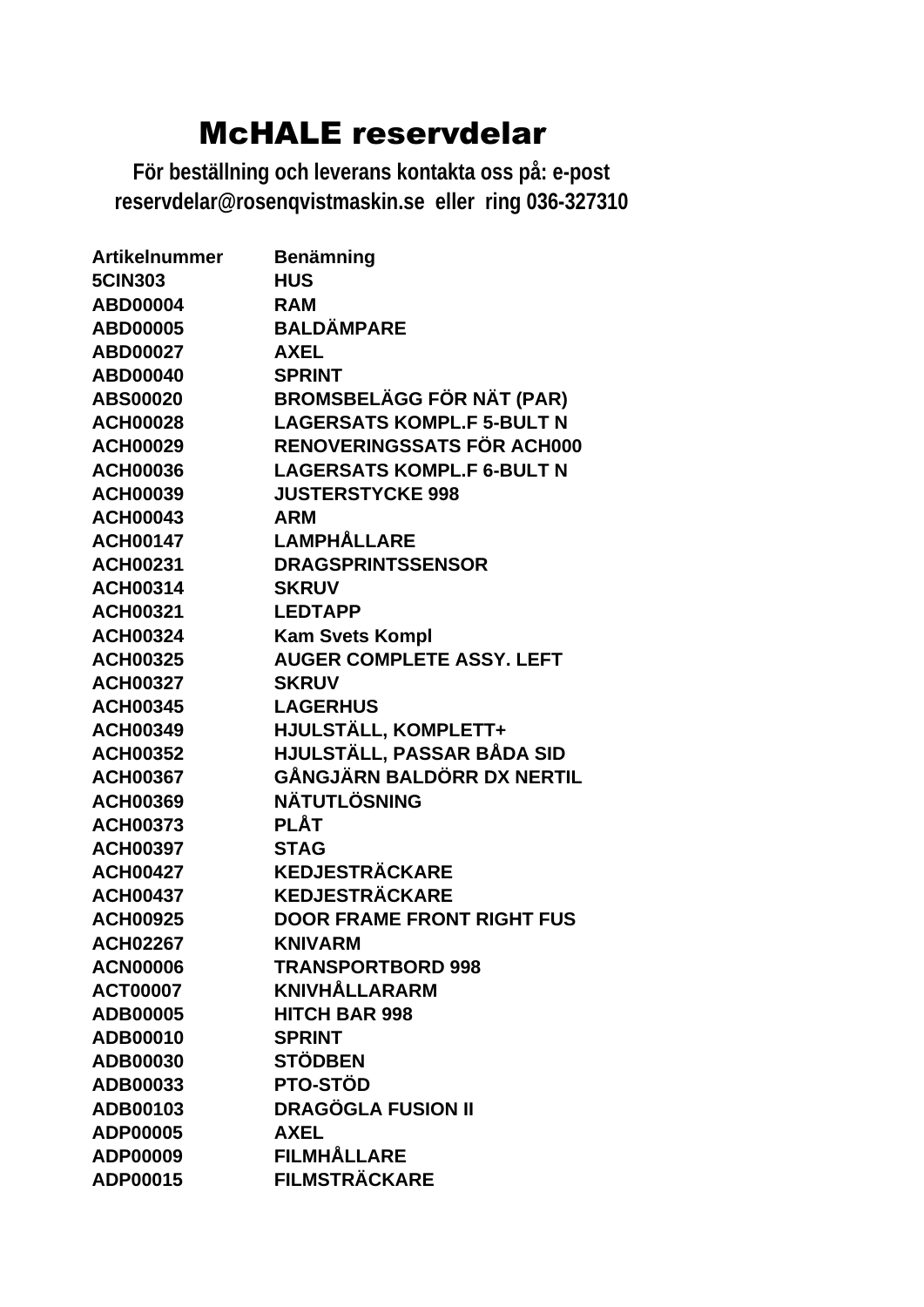| ADP00018        | <b>DREVSATS 70 %</b>              |
|-----------------|-----------------------------------|
| ADP00019        | <b>DREVSATS 55%</b>               |
| ADP00022        | <b>500 MM DISPENSER KIT</b>       |
| <b>ADP00080</b> | <b>RYGGSTYCKE DISPENSER</b>       |
| ADP00086        | <b>FILMSTRÄCKARE HS2000</b>       |
| ADP00089        | <b>ARM</b>                        |
| ADP00099        | <b>HYDRAULMOTOR KIT GN CMT000</b> |
| ADP00114        | <b>HANDTAG FILMSTÄCKARE +</b>     |
| <b>ALA00002</b> | <b>BALSTOPP LYFTARM</b>           |
| <b>ALA00024</b> | <b>LYFTARMSRAM</b>                |
| <b>ALA00122</b> | SKYDDSPLÅT                        |
| <b>ALA00129</b> | <b>GUMMIBAND KOMPL, MED LIM</b>   |
| <b>ALA00328</b> | <b>HANDBRAKE MOD FUSION2</b>      |
| <b>ALA00331</b> | <b>BROMSSKYDD HJULNAV FUSION</b>  |
| <b>ARC00044</b> | <b>NÄTENHET (STOR)</b>            |
| <b>ARC00050</b> | <b>DREV Z=64/12</b>               |
| <b>ARC00057</b> | <b>DREV 13T DUPLEX ASSY</b>       |
| <b>ARC00144</b> | KEDJEHJUL DUBBELT Ä 50MM          |
| <b>ART00007</b> | <b>SKYDD</b>                      |
| <b>ART00014</b> | <b>VALS (PLAST)</b>               |
| <b>ART00019</b> | <b>AVSKRAPARE</b>                 |
| <b>ART00085</b> | <b>DREV</b>                       |
| <b>CAX00003</b> | <b>NAV 5-BULT</b>                 |
| <b>CAX00009</b> | <b>NAV 6-BULT</b>                 |
| <b>CAX00011</b> | NAVKAPSEL 6-B 991/HC2000 Ä        |
| <b>CAX00037</b> | <b>NAVKAPSEL</b>                  |
| <b>CAX00055</b> | <b>BULT</b>                       |
| <b>CAX00056</b> | <b>MUTTER</b>                     |
| <b>CAX00057</b> | <b>BRICKA, KONISK</b>             |
| <b>CBC00007</b> | <b>SKYDD</b>                      |
| <b>CBC00009</b> | <b>LOCK</b>                       |
| <b>CBE00001</b> | <b>MATTA</b>                      |
| <b>CBE00002</b> | GUMMIDÄMPARE (PLASTSKÄRNIN        |
| <b>CBE00008</b> | <b>SIDOTIPP STOPPBAND</b>         |
| <b>CBE00009</b> | <b>MATTA SIDE TIP BALE DAMPER</b> |
| <b>CBE00010</b> | <b>BALBÄLTE 1996-10'6 3,2m</b>    |
| <b>CBE00011</b> | <b>BALBÄLTE -1995 10' 3m</b>      |
| <b>CBE00151</b> | <b>REM V A63</b>                  |
| <b>CBE00164</b> | <b>REM</b>                        |
| <b>CBR00002</b> | LAGER+                            |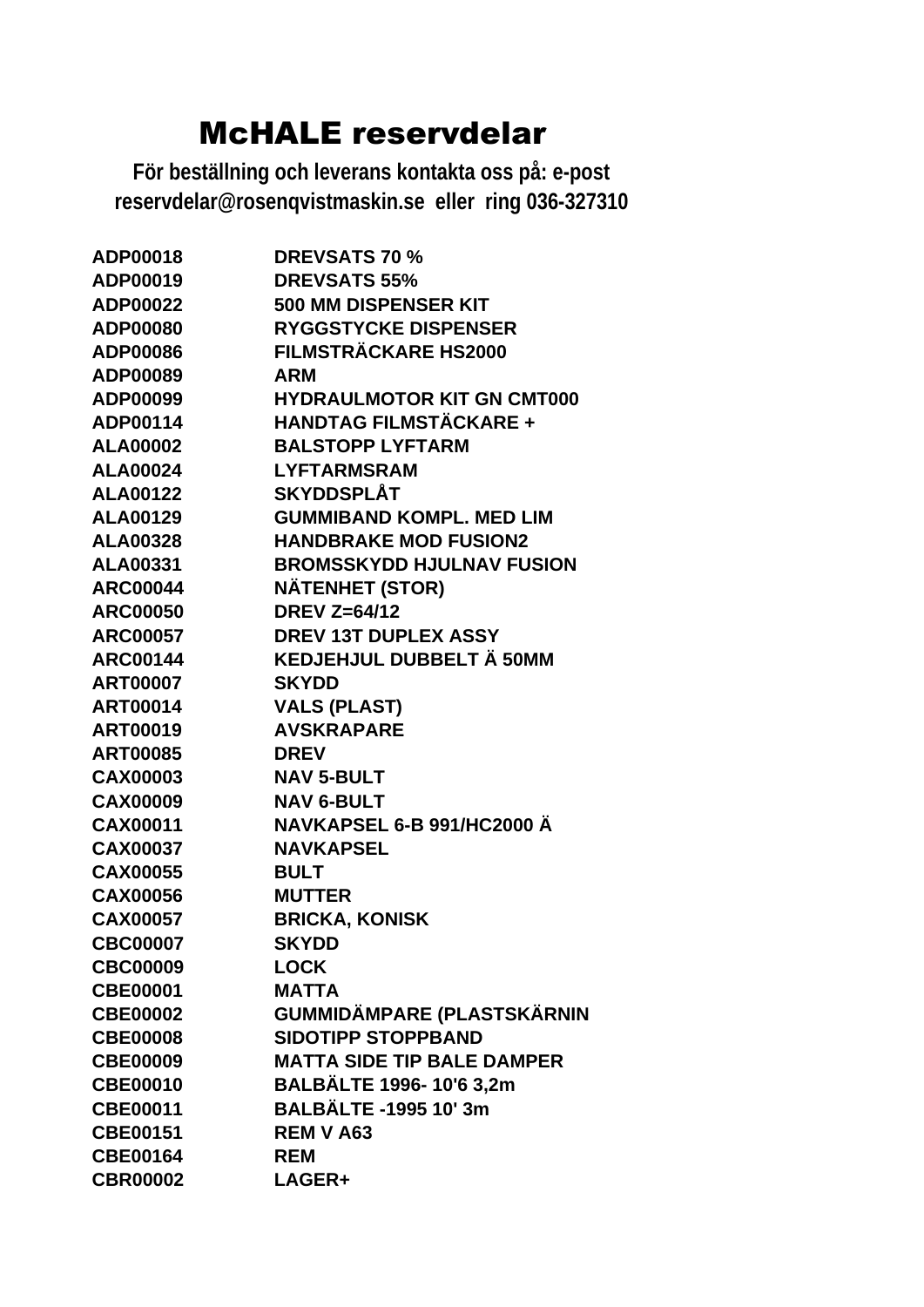| <b>CBR00003</b> | LAGER+                            |
|-----------------|-----------------------------------|
| <b>CBR00005</b> | <b>LAGER MED HÅLLARE</b>          |
| <b>CBR00006</b> | <b>LAGERFLÄNS 2 BULT 25MM</b>     |
| <b>CBR00008</b> | <b>SKYDDSKÅPA</b>                 |
| <b>CBR00015</b> | <b>BUSSNING</b>                   |
| <b>CBR00018</b> | <b>GLIDLAGER 40 X 40</b>          |
| <b>CBR00032</b> | <b>LAGRING</b>                    |
| <b>CBR00033</b> | <b>LAGER</b>                      |
| <b>CBR00040</b> | <b>BUSSNING</b>                   |
| <b>CBR00046</b> | <b>LAGER</b>                      |
| <b>CBR00051</b> | <b>LAGER 17025 DX</b>             |
| <b>CBR00068</b> | <b>BEARING STEPPED PLAS 30X34</b> |
| <b>CBR00075</b> | <b>LAGER</b>                      |
| <b>CBR00076</b> | <b>LAGER 6008 2RS</b>             |
| <b>CBR00081</b> | Lager +                           |
| <b>CBR00082</b> | <b>BUSSNING</b>                   |
| <b>CBR00083</b> | LAGER+                            |
| <b>CBR00090</b> | <b>LAGRING</b>                    |
| <b>CCH00003</b> | KEDJA 16B 1 47 LÄNKAR             |
| <b>CCH00017</b> | <b>KEDJELÅS S62R (SAXPINNE)</b>   |
| <b>CCH00018</b> | <b>KEDJA</b>                      |
| <b>CCH00019</b> | <b>KEDJA</b>                      |
| <b>CCH00032</b> | <b>HALVLÄNK MCHALE 20-B 1 1/4</b> |
| <b>CCH00045</b> | <b>KEDJELÅS MCHALE 100-B</b>      |
| <b>CCH00053</b> | <b>HALVLÄNK MCHALE 100-B</b>      |
| <b>CCH00159</b> | <b>KEDJA 20B 32 (FUSION II)</b>   |
| <b>CCH02001</b> | <b>CHAIN LINK CONN 16B 1""</b>    |
| <b>CCH02004</b> | <b>CHAIN LINK OFFSET 16B 1""</b>  |
| <b>CCH02005</b> | <b>KEDJELÅS S62R (NITAD)</b>      |
| <b>CCH02007</b> | <b>HALVLÄNK</b>                   |
| <b>CCH02008</b> | <b>KEDJELÅS</b>                   |
| <b>CCH02012</b> | <b>HALVLÄNK</b>                   |
| <b>CCH02013</b> | <b>KEDJELÅS INRE S62R 42 MM</b>   |
| <b>CCH02014</b> | <b>KEDJELÅS 42 MM (TAND)</b>      |
| <b>CCH02021</b> | KEDJELÅS ASA 60-H 3/4             |
| <b>CEL00002</b> | <b>Elbox</b>                      |
| <b>CEL00003</b> | KABELHÄRVA 24 STIFT -1999         |
| <b>CEL00008</b> | <b>TRYCKBRYTARE 2000 PS</b>       |
| <b>CEL00010</b> | <b>MATARKABEL 3 POL (EURO CAB</b> |
| <b>CEL00012</b> | <b>INFRARÖD MOTTAGARE</b>         |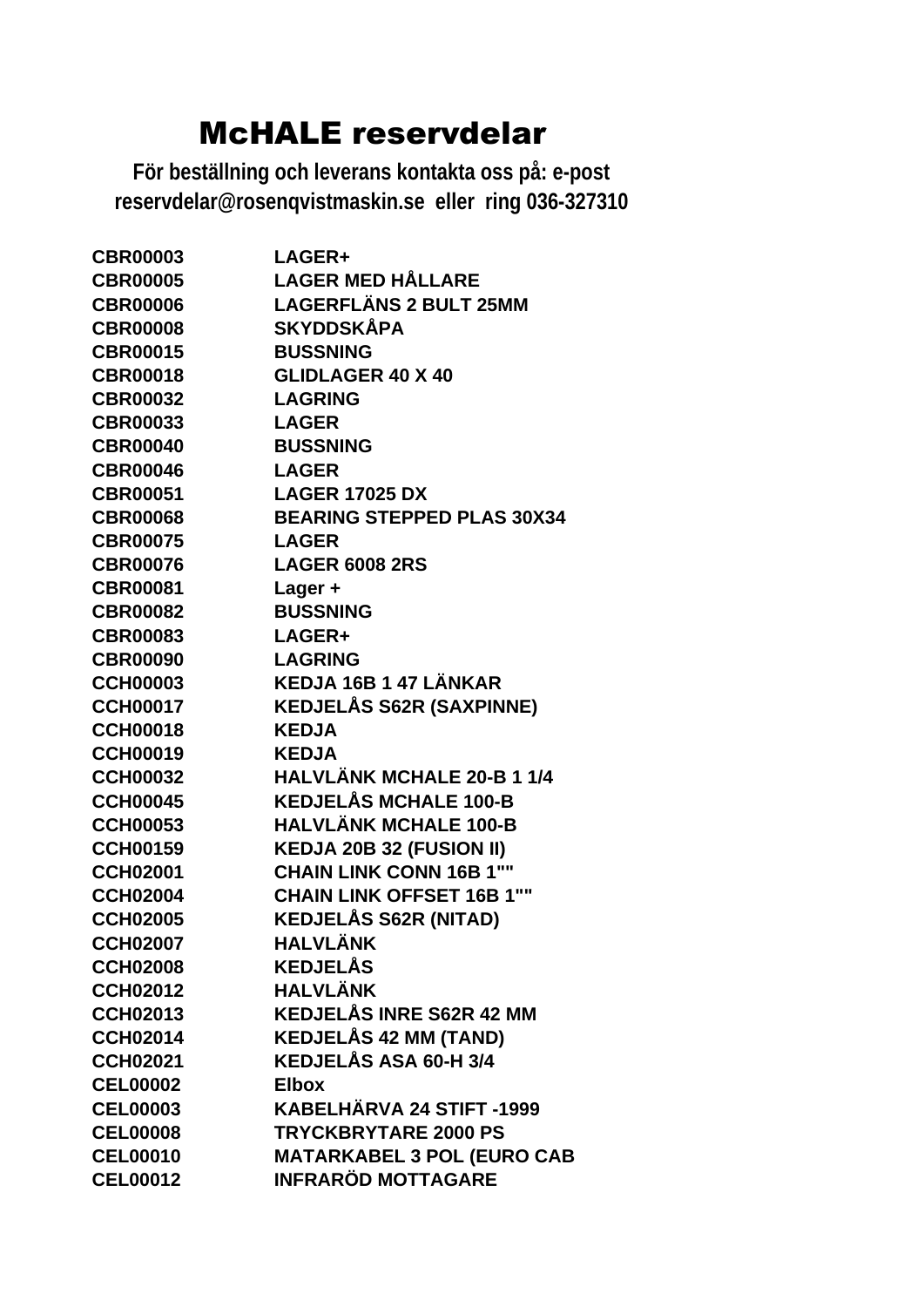| <b>CEL00013</b> | <b>FJÄRRKONTROLL</b>              |
|-----------------|-----------------------------------|
| <b>CEL00016</b> | <b>ALARM MONITOR</b>              |
| <b>CEL00031</b> | <b>MATARKABEL MONITOR 3 M</b>     |
| <b>CEL00032</b> | <b>ROTORVARNINGSLJUS 991 B</b>    |
| <b>CEL00034</b> | KABEL MELLAN KAMERA OCH RÄ        |
| <b>CEL00036</b> | <b>SENSORKABEL 6 M</b>            |
| <b>CEL00042</b> | <b>KAMERAKABEL</b>                |
| <b>CEL00046</b> | <b>KABEL MCHALE 998 4-K PLAST</b> |
| <b>CEL00047</b> | <b>ADAPTER</b>                    |
| <b>CEL00048</b> | <b>SENSOR</b>                     |
| <b>CEL00049</b> | <b>KABEL POTENTIOMETER</b>        |
| <b>CEL00067</b> | <b>BAKLAMPA VÄNSTER (COMBI 2)</b> |
| <b>CEL00070</b> | <b>TV MONITOR</b>                 |
| <b>CEL00083</b> | <b>ELVENTIL KOMPL.</b>            |
| <b>CEL00085</b> | FÖRL.KABEL 1,5M 37 STIFT 2        |
| <b>CEL00113</b> | <b>KABEL T SLOW SPEED VALVE 3</b> |
| <b>CEL00116</b> | <b>KAMERA COMBI</b>               |
| <b>CEL00119</b> | <b>KABEL T AUTO STOP</b>          |
| <b>CEL00127</b> | STRÖMFÖRSÖRJNING TV COMBI         |
| <b>CEL00138</b> | <b>SLIPRING CONNECTOR BOTTOM</b>  |
| <b>CEL00153</b> | ELBOX 991COMBI 2000->RENOV        |
| <b>CEL00157</b> | <b>FILM BREAK MODULE</b>          |
| <b>CEL00164</b> | <b>VRIDVINKELPOTENSIOMETER</b>    |
| <b>CEL00165</b> | <b>GLAS TILL BLINKFYR</b>         |
| <b>CEL00181</b> | <b>LAMPA</b>                      |
| <b>CEL00187</b> | <b>KABEL</b>                      |
| <b>CEL00189</b> | <b>ELBOX FUSION I+</b>            |
| <b>CEL00191</b> | <b>MODULE VOLTAGE STABILISER</b>  |
| <b>CEL00196</b> | <b>KONTAKT MED KABEL TILL BAL</b> |
| <b>CEL00200</b> | <b>RELÄBOX</b>                    |
| <b>CEL00201</b> | <b>LOOM VALVE TO REAR BALER</b>   |
| <b>CEL00202</b> | KONTAKT PRESSKAMMAR DÖRR          |
| <b>CEL00205</b> | <b>SENSOR 3,6M</b>                |
| <b>CEL00211</b> | NÄT MAGNETKOPPLING                |
| <b>CEL00212</b> | <b>LOOM BY PASS VALVE BALER</b>   |
| <b>CEL00215</b> | <b>SENSOR ASSY KNIFE ANGLE BA</b> |
| <b>CEL00220</b> | <b>SUMMER</b>                     |
| <b>CEL00225</b> | <b>LAMPA VÄNSTER BAK FUSION</b>   |
| <b>CEL00230</b> | <b>SENSORMOTTAGARE PLAST</b>      |
| <b>CEL00231</b> | <b>KONTAKTSATS BALDÖRR</b>        |
|                 |                                   |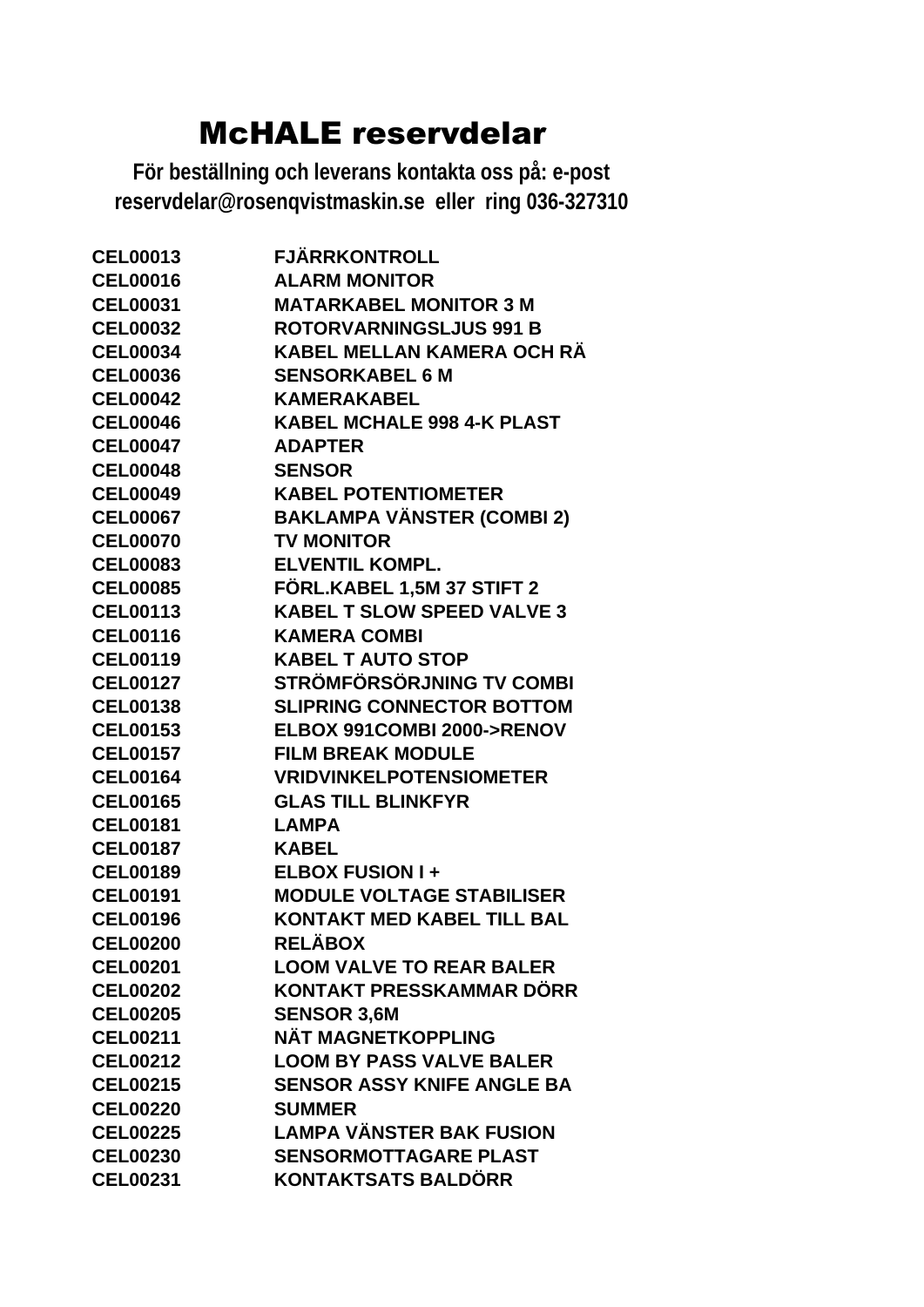| <b>CEL00233</b>           | <b>LAMPA</b>                                                        |
|---------------------------|---------------------------------------------------------------------|
| <b>CEL00235</b>           | <b>MOTKONTAKT</b>                                                   |
| <b>CEL00247</b>           | SENSOR KABEL 2,25M +                                                |
| <b>CEL00253</b>           | <b>ELBOX FUSION I (RENOVERAD)</b>                                   |
| <b>CEL00254</b>           | <b>INTERFACE KABEL MCHALE ECU</b>                                   |
| CEL00255 ELBOX F5 BALER   |                                                                     |
| <b>CEL00259</b>           | ___vʌ гɔ ʁALER<br>MAGNETKOPPLING 12V (F2+F55<br>GRÄNSI Äc⊑epp\***¬¬ |
| <b>CEL00260</b>           |                                                                     |
| <b>CEL00274</b>           | <b>SENSOR BALTIPP (FUSION II)</b>                                   |
| <b>CEL00275</b>           | <b>SENSOR MOTORHASTIGHET FUSI</b>                                   |
| <b>CEL00276</b>           | <b>SENSOR BAKLUCKAN FUSION II</b>                                   |
| <b>CEL00277</b>           | <b>ELBOX FUSION II</b>                                              |
| <b>CEL00278</b>           | <b>KABEL</b>                                                        |
| <b>CEL00616</b>           | SENSOR DÖRR 18MM NPN                                                |
| <b>CEL00623</b>           | <b>SILVERTEJP</b>                                                   |
|                           | CEL00629 SENSOR BALDÄMPARE 1500MM +                                 |
|                           | <b>CEL00647 ELBOX UTBYTES FUSION 2</b>                              |
| <b>CEL00658</b>           | <b>SENSOR KABEL</b>                                                 |
| CFA00007 SPÄNNSTIFT 6X60  |                                                                     |
| CFA00010 ROLL PIN 8X50 ZP |                                                                     |
| <b>CFA00011</b>           | <b>SPÄNNSTIFT 8X60</b>                                              |
| <b>CFA00024</b>           | <b>SKRUV</b>                                                        |
| <b>CFA00025</b>           | STÄLLSKRUV M10X30 ZP                                                |
| <b>CFA00028</b>           | <b>BOLT M10X65 ZP</b>                                               |
| <b>CFA00052</b>           | <b>BULT M8 X 20</b>                                                 |
| <b>CFA00066</b>           | HJULBULT M16X1,5X45 SPLINA                                          |
| <b>CFA00067</b>           | <b>SPRINT 5/8</b>                                                   |
| <b>CFA00078</b>           | VAGNSBULT T.CBE00009 M12X3                                          |
| <b>CFA00089</b>           | <b>SKRUV</b>                                                        |
| <b>CFA00134</b>           | <b>BRICKA 10 X 38, SPECIAL</b>                                      |
| <b>CFA00135</b>           | <b>BRICKA</b>                                                       |
| <b>CFA00140</b>           | <b>BRICKA 16MM ZP</b>                                               |
| <b>CFA00144</b>           | <b>BRICKA</b>                                                       |
| <b>CFA00157</b>           | <b>KEY 8X7X35</b>                                                   |
| <b>CFA00201</b>           | <b>Bricka 10MM ZP</b>                                               |
| <b>CFA00202</b>           | <b>LÅSPINNE 6MM</b>                                                 |
| <b>CFA00206</b>           | <b>WIRE</b>                                                         |
| <b>CFA00211</b>           | <b>MUTTER TILL CTN00002</b>                                         |
| <b>CFA00213</b>           | <b>SHIMS</b>                                                        |
| <b>CFA00234</b>           | HJULMUTTER M16 FÖR 5-BULTS                                          |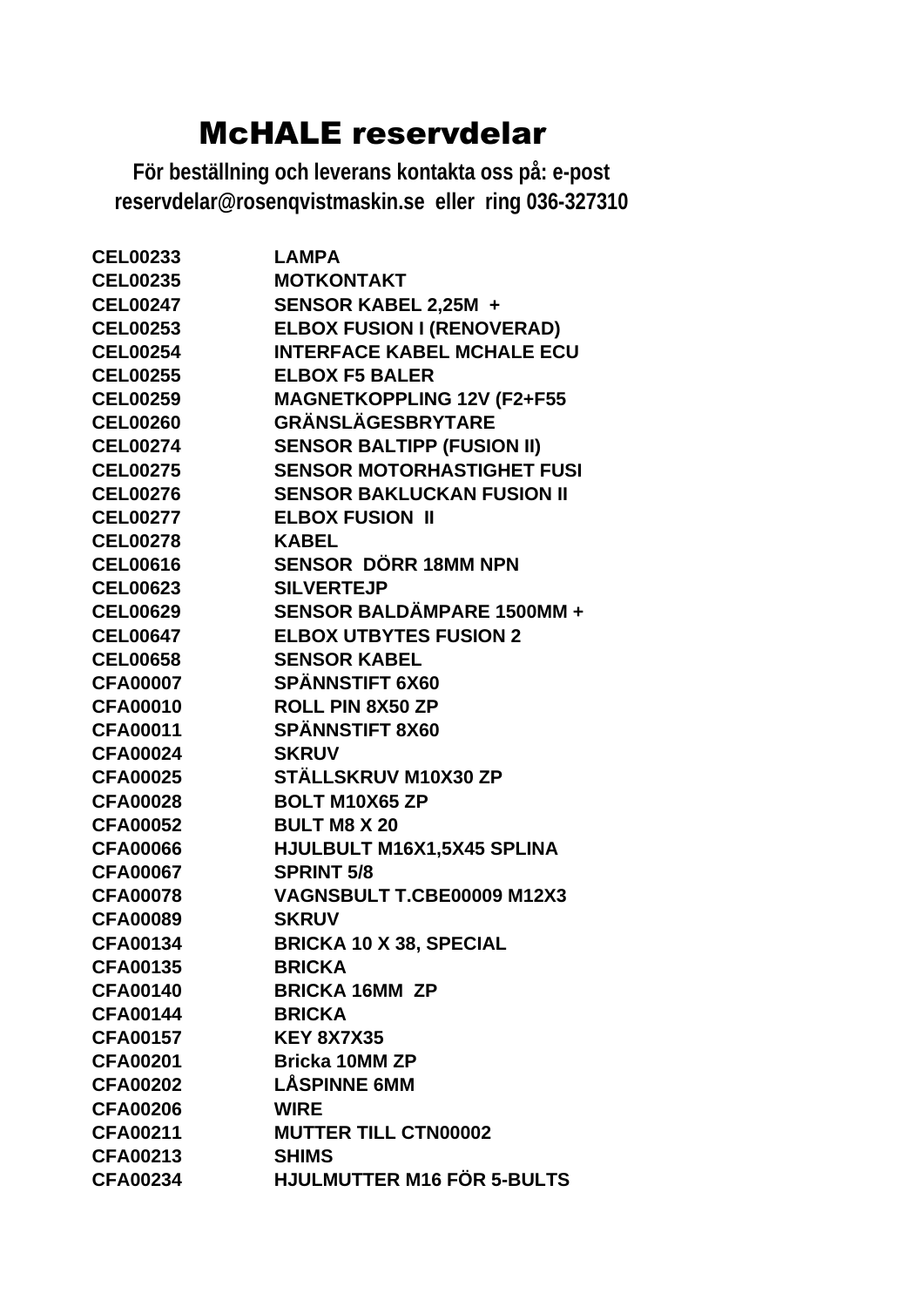| <b>CFA00238</b> | <b>MUTTER M22</b>                |
|-----------------|----------------------------------|
| <b>CFA00251</b> | LÅSBRICKA, TANDAD                |
| <b>CFA00276</b> | <b>SKRUV 12X30</b>               |
| <b>CFA00298</b> | <b>BULT 12 X 40</b>              |
| <b>CFA00311</b> | <b>BULT M10 X 35</b>             |
| <b>CFA00401</b> | <b>MUTTER M30X2 FINGÄNGAD</b>    |
| <b>CFA00419</b> | <b>MUTTER</b>                    |
| <b>CFA00476</b> | <b>GUMMISTROPP</b>               |
| <b>CFA00492</b> | <b>BULT SVEP</b>                 |
| <b>CFA00495</b> | <b>STAG</b>                      |
| <b>CFA00498</b> | <b>BOLT M16X80 ZP</b>            |
| <b>CFA00515</b> | STIFT 6X50 MM                    |
| <b>CFA00522</b> | <b>BULT M30 X 140 FINGÄNGAD</b>  |
| <b>CFA00538</b> | <b>STIFT 8 X 45</b>              |
| <b>CFA00544</b> | <b>MUTTER</b>                    |
| <b>CFA00545</b> | <b>RING</b>                      |
| <b>CFA00549</b> | <b>FETTNIPPEL 6MM X 1/8</b>      |
| <b>CFA00558</b> | <b>KIL</b>                       |
| <b>CFA00560</b> | <b>STÅNG</b>                     |
| <b>CFA00561</b> | GÄNGSTÅNG FÖR FJÄDER PICK-       |
| <b>CFA00563</b> | <b>STOPPSKRUV</b>                |
| <b>CFA00571</b> | <b>BULT</b>                      |
| <b>CFA00580</b> | <b>BULT M20X130 ZP</b>           |
| <b>CFA00586</b> | <b>BULT</b>                      |
| <b>CFA00642</b> | STIFT 7X60 ZP                    |
| <b>CFA00649</b> | RÖRSTIFT 6X50MM                  |
| <b>CFA00650</b> | <b>SHIM</b>                      |
| <b>CFA00664</b> | <b>BULT M10X60 SOC</b>           |
| <b>CFA00676</b> | LÄNKLÅS                          |
| <b>CFA00677</b> | <b>CLIPS</b>                     |
| <b>CFA00679</b> | <b>BULT M24X180 2P FINGÄNGAD</b> |
| <b>CFA00758</b> | <b>Brytbult</b>                  |
| <b>CFA02215</b> | BULT M24X100X1,5 FT 10,9         |
| <b>CGD00004</b> | <b>KEDJESKYDD</b>                |
| <b>CGD00091</b> | <b>KIT STÄNKSKYDD</b>            |
| <b>CHY00030</b> | <b>FILTER, RETUR</b>             |
| <b>CHY00031</b> | FILTER, SUG 120'                 |
| <b>CHY00133</b> | <b>TRYCKMÄTARE</b>               |
| <b>CHY00218</b> | <b>GAUGE PRESSURE 63 KN</b>      |
| <b>CHY00778</b> | <b>RÖR OLJEPUMP F550</b>         |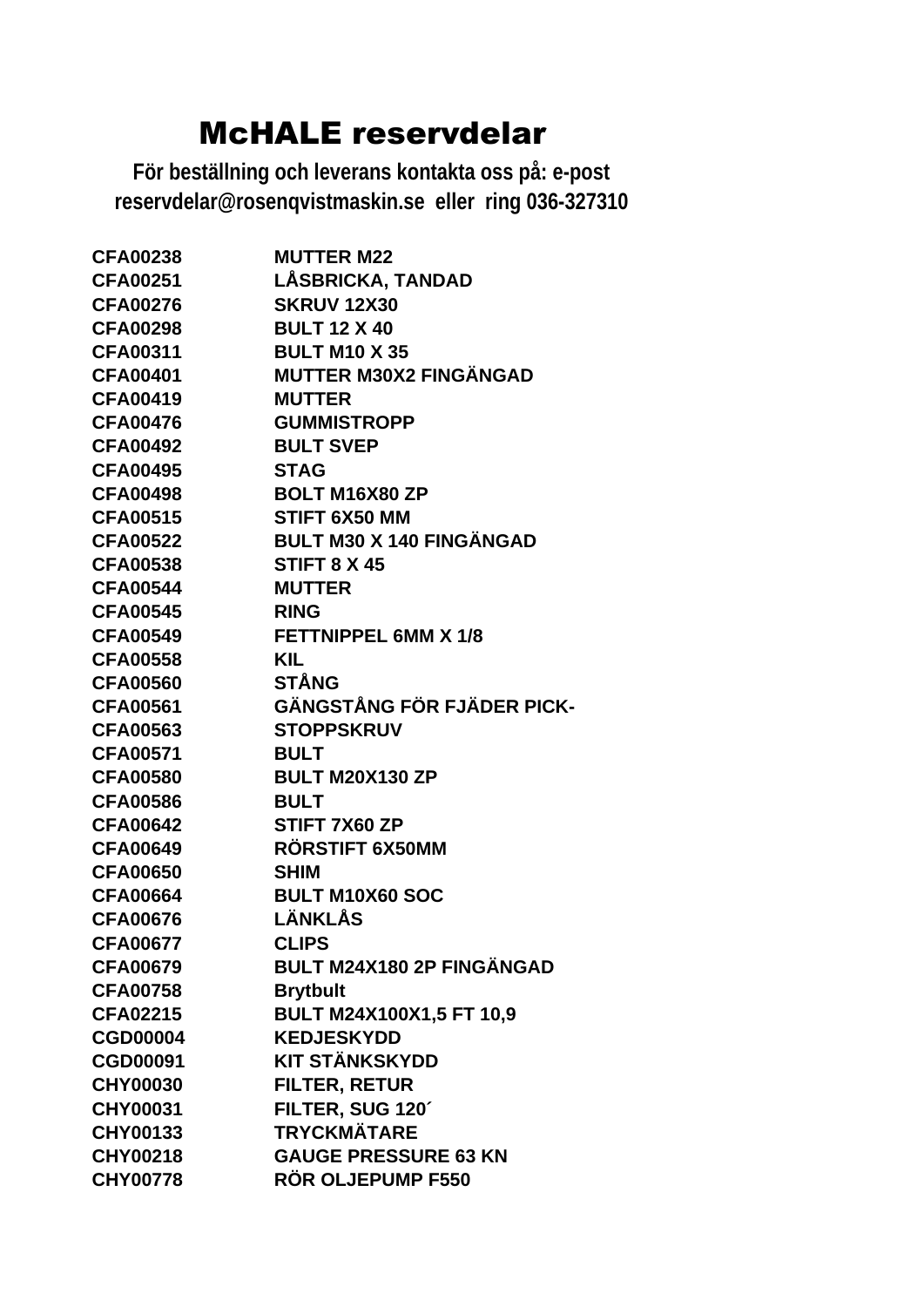| <b>CHY02015</b>  | <b>KOPPLING</b>                   |
|------------------|-----------------------------------|
| <b>CHY02151</b>  | RÖR SMÖRJNING FUSION (41)         |
| <b>CHY02152</b>  | <b>RÖR SMÖRJNING FUSION (42)</b>  |
| CHY02154         | <b>RÖR SMÖRJNING FUSION (44)</b>  |
| <b>CHY02155</b>  | <b>RÖR SMÖRJNING FUSION (45)</b>  |
| <b>CHY02156</b>  | <b>RÖR SMÖRJNING FUSION (46)</b>  |
| <b>CHY02157</b>  | <b>RÖR SMÖRJNING FUSION (47)</b>  |
| <b>CHY02218</b>  | <b>SLANGSKYDD FUSION</b>          |
| <b>CHY02324</b>  | <b>SMÖRJARE</b>                   |
| <b>CHY02326</b>  | <b>OLJESLANG</b>                  |
| <b>CHY02330</b>  | <b>FILTER FUSION</b>              |
| <b>CHY02370</b>  | <b>REP.SATS OLJE/FETTSM. FUSI</b> |
| <b>CHY02477</b>  | <b>TRYCKMÄTARE SLANG 1200MM</b>   |
| <b>CKN00001</b>  | <b>KNIV CUT'N'HOLD</b>            |
| <b>CKN00014</b>  | <b>Kniv Till Fusion</b>           |
| <b>CKN00014G</b> | <b>KNIV FUSION, ÄLDRE MODELL</b>  |
| <b>CLT00029</b>  | <b>INST.BOK MCHALE FUSION</b>     |
| <b>CMH00014</b>  | <b>HÅLLARE</b>                    |
| <b>CMH00019</b>  | <b>AXEL</b>                       |
| <b>CMH00025</b>  | <b>PINNE</b>                      |
| <b>CMH00034</b>  | VALS, PRIMÄR (FILMSTRÄCKAR        |
| <b>CMH00035</b>  | VALS, SEKUNDÄR (FILMSTRÄCK        |
| <b>CMH00063</b>  | STÖDRULLE (Upp till ch.nr.        |
| <b>CMH00066</b>  | BULT SPRINT 25X135&8MM            |
| <b>CMH00078</b>  | <b>AXEL</b>                       |
| <b>CMH00152</b>  | <b>PIN 25X80&amp;8MM CH 10</b>    |
| <b>CMH00183</b>  | BULT SPRINT 25X100&8MM            |
| <b>CMH00194</b>  | <b>HYLSA / SVETSDEL</b>           |
| <b>CMH00195</b>  | <b>AXEL 30X280</b>                |
| <b>CMH00224</b>  | <b>MAGNETHÅLLARE</b>              |
| <b>CMH00234</b>  | <b>DREV</b>                       |
| <b>CMH00248</b>  | <b>PINNE</b>                      |
| <b>CMH00260</b>  | <b>LIST</b>                       |
| <b>CMH00291</b>  | <b>DREV</b>                       |
| <b>CMH00315</b>  | <b>BUSSNING</b>                   |
| <b>CMH00316</b>  | <b>BUSSNING</b>                   |
| <b>CMH00325</b>  | <b>BUSSNING 20X40X30 NYLON</b>    |
| <b>CMH00464</b>  | <b>BRICKA</b>                     |
| <b>CMH00483</b>  | KEDJEHJUL MCHALE 1 1/4 Z=1        |
| <b>CMH00508</b>  | <b>BUSSNING 36X58X47 TAPPERED</b> |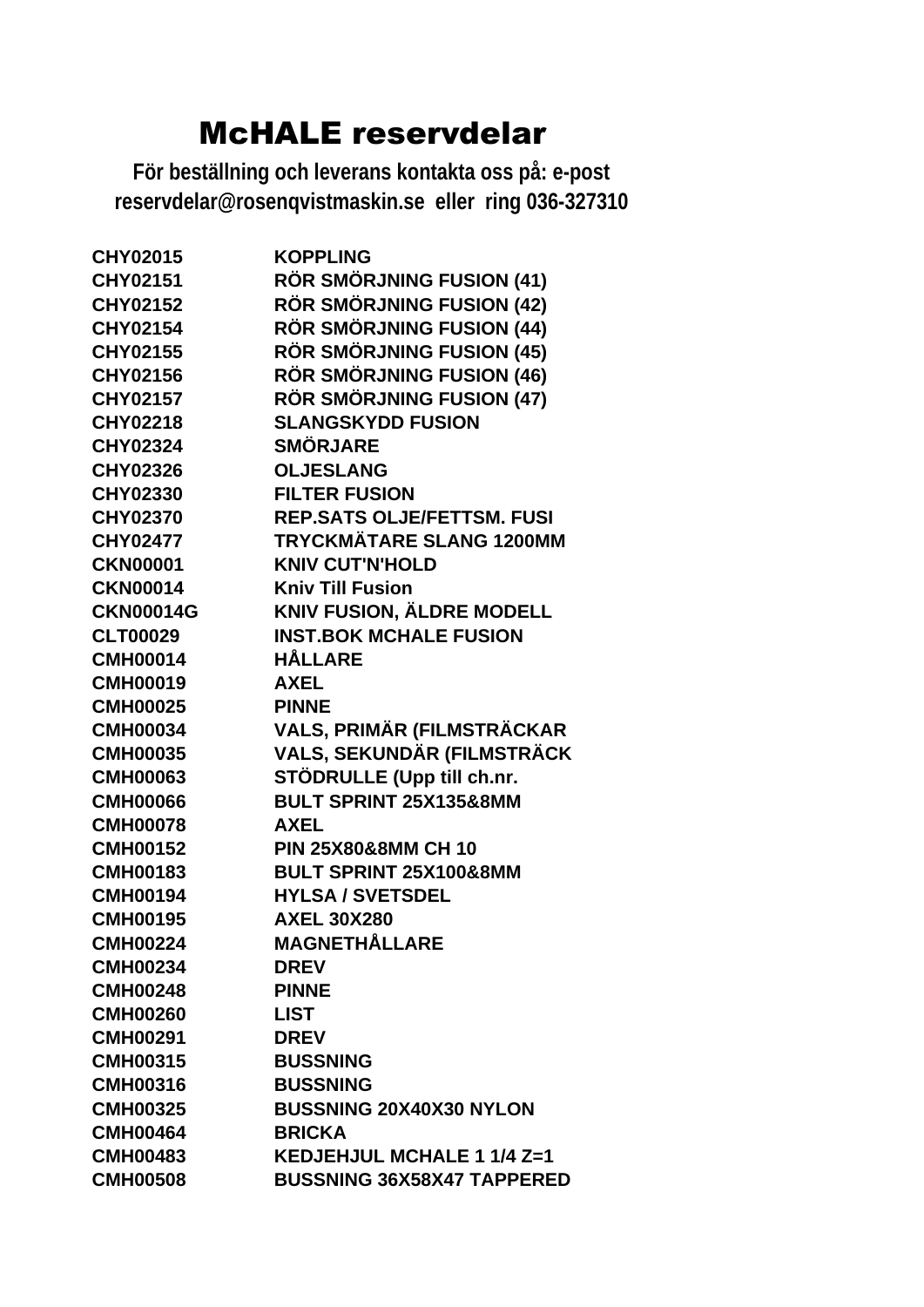| <b>CMH00557</b>  | <b>BRICKA</b>                     |
|------------------|-----------------------------------|
| <b>CMH00558</b>  | <b>SPRINT</b>                     |
| <b>CMH00604</b>  | <b>BUSSNING</b>                   |
| <b>CMH00652</b>  | <b>DREV MCHALE Z=20</b>           |
| <b>CMH00653</b>  | DREV MCHALE MOD 6 Z=20 40M        |
| <b>CMH00671</b>  | <b>STAG</b>                       |
| <b>CMH00672</b>  | <b>BULT 3/4</b>                   |
| <b>CMH00675</b>  | Sprint 25X140 MILLED FOR C        |
| <b>CMH00699</b>  | PLATEWHEEL 1 1/4"" 27T            |
| <b>CMH00749</b>  | DREV 3/4 Z=10 32 MM               |
| <b>CMH00753</b>  | <b>SPRINT</b>                     |
| <b>CMH00784</b>  | <b>HYLSA M. SKRUV</b>             |
| <b>CMH00785</b>  | <b>FILMHÅLLARE</b>                |
| <b>CMH00812</b>  | <b>DISTANSRING +</b>              |
| <b>CMH00843</b>  | <b>AXEL</b>                       |
| <b>CMH00874</b>  | <b>AXEL TILL SIDTIPP</b>          |
| <b>CMH01068</b>  | <b>AXEL 35X1300</b>               |
| <b>CMT00006</b>  | <b>HYDRAULMOTOR 405-480CC 998</b> |
| <b>CMT00006V</b> | FLÄNS TILL HYD. MOTOR ENDA        |
| <b>CMT00015</b>  | <b>NUT CASTLE ALL MOTOR SHAFT</b> |
| <b>CMT00036</b>  | <b>HYDRAULMOTOR 160CC OMR</b>     |
| <b>CMT00056</b>  | <b>MOTOR 80 CC</b>                |
| <b>CMT00063</b>  | <b>KOPPLING PICK UP</b>           |
| <b>CMT00064</b>  | <b>MOTOR 625CC SIDE PORT 32SH</b> |
| <b>CMT00140</b>  | <b>TAPP</b>                       |
| <b>CMT00158</b>  | <b>LÅSBULT WALTERSCHEID</b>       |
| <b>CMT00174</b>  | <b>FJÄDERHYLSA K-AXEL</b>         |
| <b>CPL00007</b>  | <b>SUGFOT G:A MOD.</b>            |
| <b>CPL00023</b>  | <b>VALS I PLAST 998</b>           |
| <b>CPL00030</b>  | <b>VALS 995LM</b>                 |
| <b>CPL00031</b>  | <b>STÖDRULLE</b>                  |
| <b>CPL00054</b>  | <b>BUSSNING</b>                   |
| <b>CPL00055</b>  | <b>KEDJESTRÄCKARE</b>             |
| <b>CRA00020</b>  | <b>CYLINDER T LYFTARM 991B</b>    |
| <b>CRA00035</b>  | <b>CYLINDER FÖR DISPENSER</b>     |
| <b>CRA00038</b>  | <b>KOLV</b>                       |
| <b>CRA00075</b>  | <b>CYLINDER, LYFT</b>             |
| <b>CRA00115</b>  | <b>KNIVCYLINDER</b>               |
| <b>CRA00157</b>  | <b>P-ÄNDE HS2000</b>              |
| <b>CRA00170</b>  | <b>KNIVCYLINDER</b>               |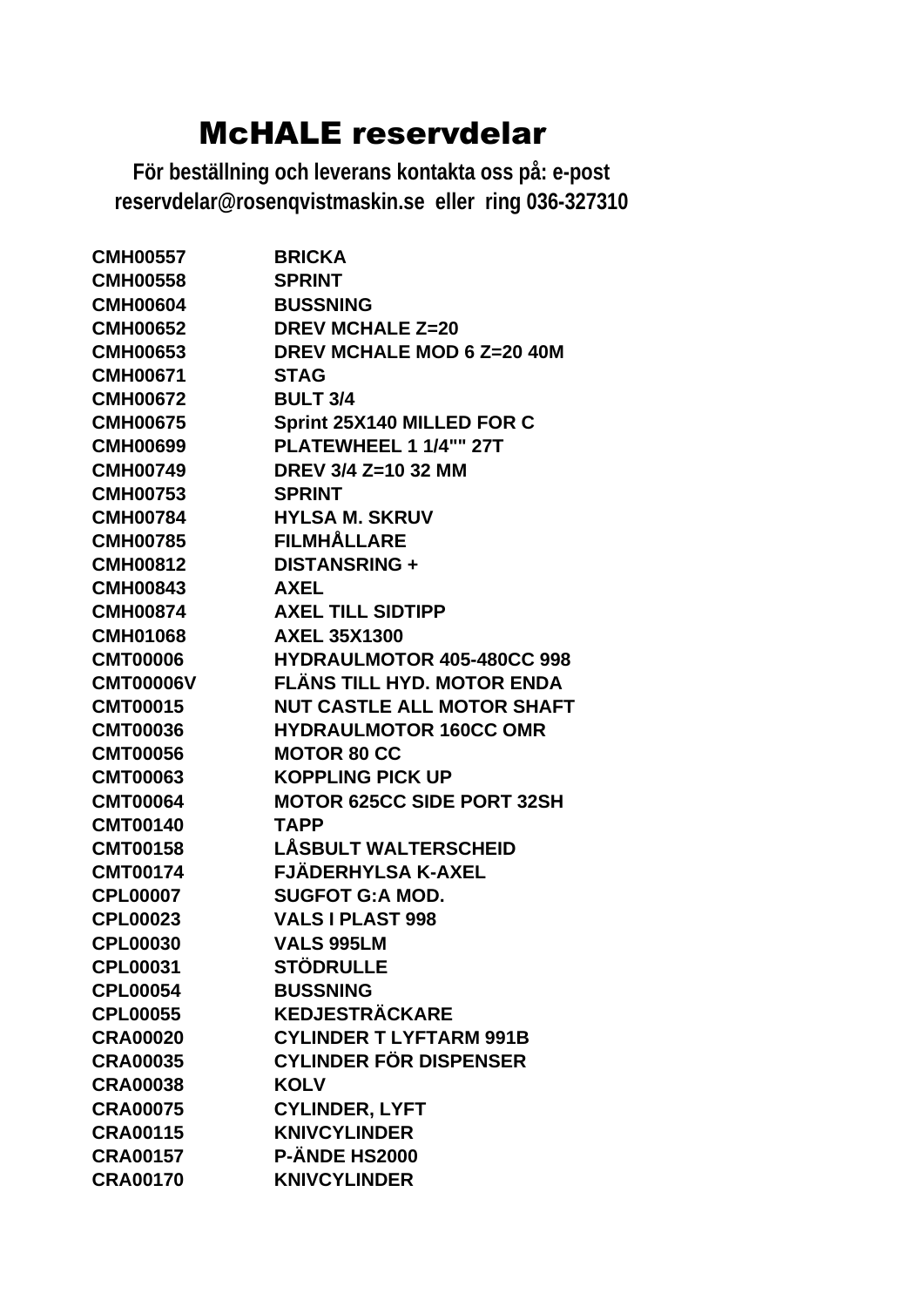| <b>CRA00172</b> | <b>BROMSCYLINDER</b>              |
|-----------------|-----------------------------------|
| <b>CRA00185</b> | <b>HYDRAULKOLV PICK-UP +++</b>    |
| <b>CRA00558</b> | <b>CYLINDER 50X30 BALRESARE</b>   |
| <b>CSE00001</b> | P-BOX VÄXELLÅDA(PAR)              |
| <b>CSE00005</b> | <b>TÄTNING 5-BULTAT NAV</b>       |
| <b>CSE00008</b> | <b>O-RING 82X1,5</b>              |
| <b>CSE00019</b> | <b>P-SATS BORDCYLINDER 2-STEG</b> |
| <b>CSE00020</b> | <b>P-SATS BALLYFT 80MM</b>        |
| <b>CSE00029</b> | <b>P-SATS</b>                     |
| <b>CSE00065</b> | <b>O-RINGSSATS</b>                |
| <b>CSE00073</b> | <b>P-SATS FÖR CRA00079</b>        |
| <b>CSE00074</b> | P-SATS FÖR CRA00074               |
| <b>CSE00082</b> |                                   |
| <b>CSE00084</b> | <b>P-SATS FÖR CRA00082</b>        |
| <b>CSE00086</b> | P-SATS 90X40 MM                   |
| <b>CSE00087</b> | <b>TÄTNINGSSATS</b>               |
| <b>CSE00088</b> | <b>O-RING 28X2,5</b>              |
| <b>CSE00095</b> | <b>TÄTNING GEAR BOX HS2000</b>    |
| <b>CSE00101</b> | P-SATS FÖR CMT00004               |
| <b>CSE00103</b> | <b>TÄTNINGSSATS FÖR CMT00007</b>  |
| <b>CSE00111</b> | <b>TÄTTNINGSSATS MOTOR</b>        |
| <b>CSE00113</b> | <b>KIT SEAL FOR RAM CRA00120</b>  |
| <b>CSE00115</b> | <b>P-SATS</b>                     |
| <b>CSE00121</b> | <b>P-SATS</b>                     |
| <b>CSE00122</b> | <b>P-SATS</b>                     |
| <b>CSE00123</b> | <b>P-SATS</b>                     |
| <b>CSE00124</b> | <b>P-SATS</b>                     |
| <b>CSE00125</b> | <b>P-SATS</b>                     |
| <b>CSE00126</b> | <b>P-SATS</b>                     |
| <b>CSE00138</b> | <b>P-SATS</b>                     |
| <b>CSE00140</b> | P-SATS (CRA252.253.166)           |
| <b>CSE00151</b> | <b>TÄTNINGSSATS FÖR CRA00264</b>  |
| <b>CSE20030</b> | P-SATS FÖR CMT00005               |
| <b>CSG00005</b> | <b>FJÄDER EXT 5.38X49.5X230X2</b> |
| <b>CSG00006</b> | <b>FJÄDER SIDTIPP</b>             |
| <b>CSG00009</b> | <b>FJÄDER</b>                     |
| <b>CSG00011</b> | <b>FJÄDER, BALPOSITIONSSENSOR</b> |
| <b>CSG00013</b> | <b>FJÄDER</b>                     |
| <b>CSG00014</b> | <b>DRAGFJÄDER</b>                 |
| <b>CSG00022</b> | <b>FJÄDER</b>                     |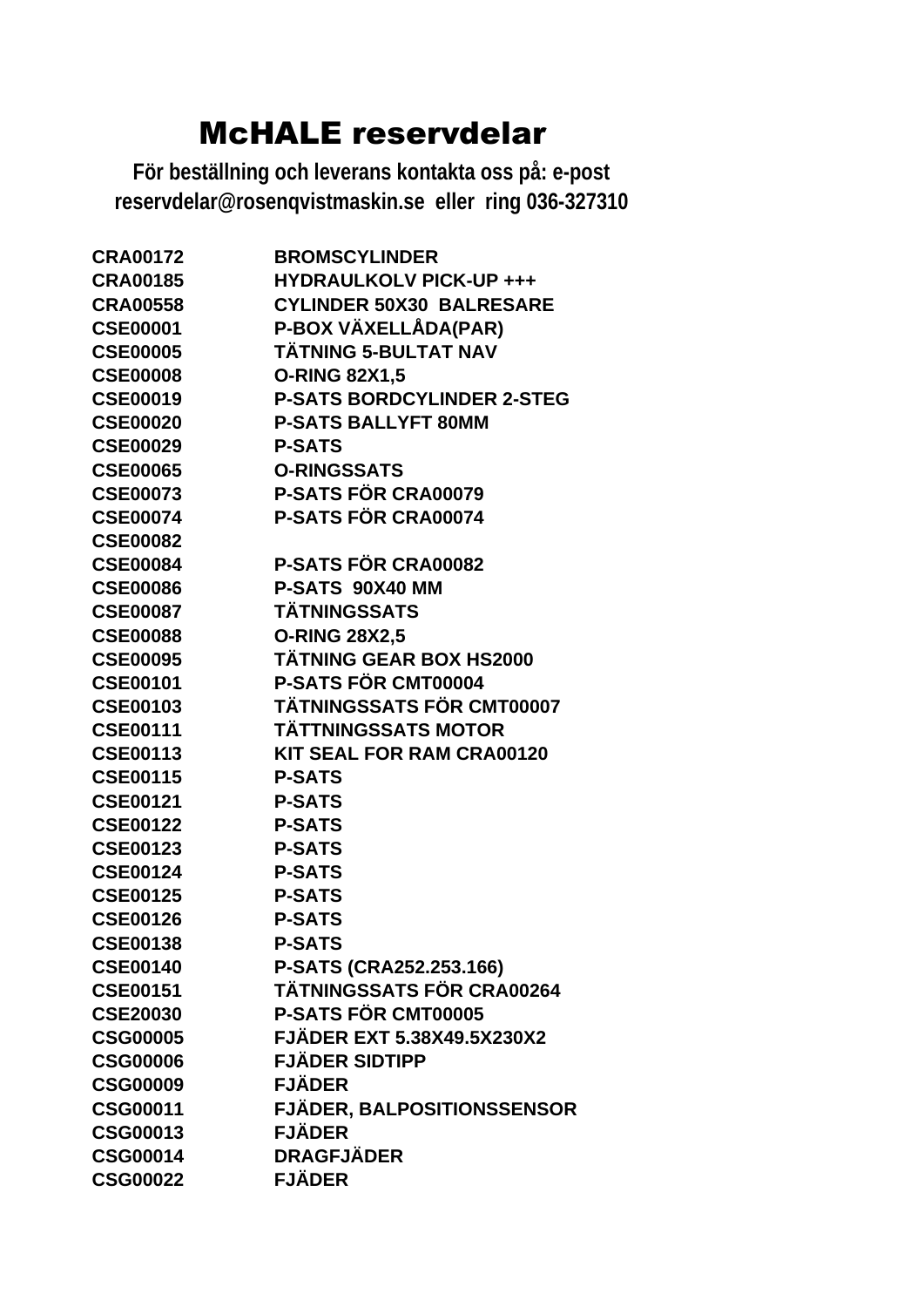| <b>CSG00031</b> | <b>FJÄDER</b>                     |
|-----------------|-----------------------------------|
| <b>CSG00032</b> | <b>SPRING BEL 18X50</b>           |
| <b>CSG00038</b> | <b>FJÄDER</b>                     |
| <b>CSG00039</b> | <b>FJÄDER</b>                     |
| <b>CSG00041</b> | <b>FJÄDER</b>                     |
| <b>CSG00206</b> | <b>FJÄDER (FUSION II)</b>         |
| <b>CSG00207</b> | <b>FJÄDER 3,66X31,5X200</b>       |
| <b>CTN00001</b> | <b>SPJUT 48 KVERNELAND</b>        |
| <b>CTN00014</b> | Pick-Up Fjäder, Rak               |
| <b>CTP00009</b> | <b>LATCH SIDE TIP DAMPER</b>      |
| <b>CTP00014</b> | <b>MELLANLÄGG 100MM LG</b>        |
| <b>CTP00044</b> | <b>BRICKA, SVETSDEL DRAGBOM</b>   |
| <b>CTP00048</b> | <b>SVEP</b>                       |
| <b>CTP00062</b> | <b>SPRINT</b>                     |
| <b>CVA00008</b> | <b>HUS TILL WIRE</b>              |
| <b>CVA00015</b> | <b>WIRE 4,5 M</b>                 |
| <b>CVA00016</b> | <b>WIRE 3,5 M (GN 4CAV513500)</b> |
| <b>CVA00022</b> | <b>VENTILBLOCK 995LM</b>          |
| <b>CVA00025</b> | <b>FLÖDESFÖRDELARE</b>            |
| <b>CVA00031</b> | ELVENTIL OBS! 22,6 MM GÄNG        |
| <b>CVA00045</b> | <b>MAGNETVENTIL</b>               |
| <b>CVA00054</b> | <b>KÅPA</b>                       |
| <b>CVA00056</b> | <b>SPOOL ROTATION DPC26 998</b>   |
| <b>CVA00063</b> | <b>SOLENOID PROPORTIONL DPC26</b> |
| <b>CVA00068</b> | ELVENTIL 6-VÄGS 12V 3/8           |
| <b>CVA00075</b> | <b>ELVENTIL 995LM</b>             |
| <b>CVA00079</b> | <b>SLID CUT'N'HOLD COMBI 991C</b> |
| <b>CVA00090</b> | <b>VENTIL ARM ROTATION HS2000</b> |
| <b>CVA00120</b> | <b>SPOOL LIFT TOP DOORFUSION</b>  |
| <b>CVA00137</b> | SPOI F                            |
| <b>CVA00145</b> | PUMP FÖR SMÖRJNINGEN              |
| <b>CVA00160</b> | <b>VENTILJUSTERING</b>            |
| <b>CVA00165</b> | <b>ACCUMULATOR 0,5L 25 BAR</b>    |
| <b>CVA00172</b> | <b>KONTROLLVENTIL 1/8</b>         |
| <b>CVA00181</b> | <b>VENTIL SEKTION</b>             |
| <b>CVA00194</b> | <b>O-RING</b>                     |
| <b>CVA00195</b> | <b>O-RING (SATS)</b>              |
| <b>CVA00214</b> | <b>SLID</b>                       |
| <b>CVA00228</b> | <b>HYLSA</b>                      |
| <b>CVA00248</b> | <b>VENTIL 30 BAR</b>              |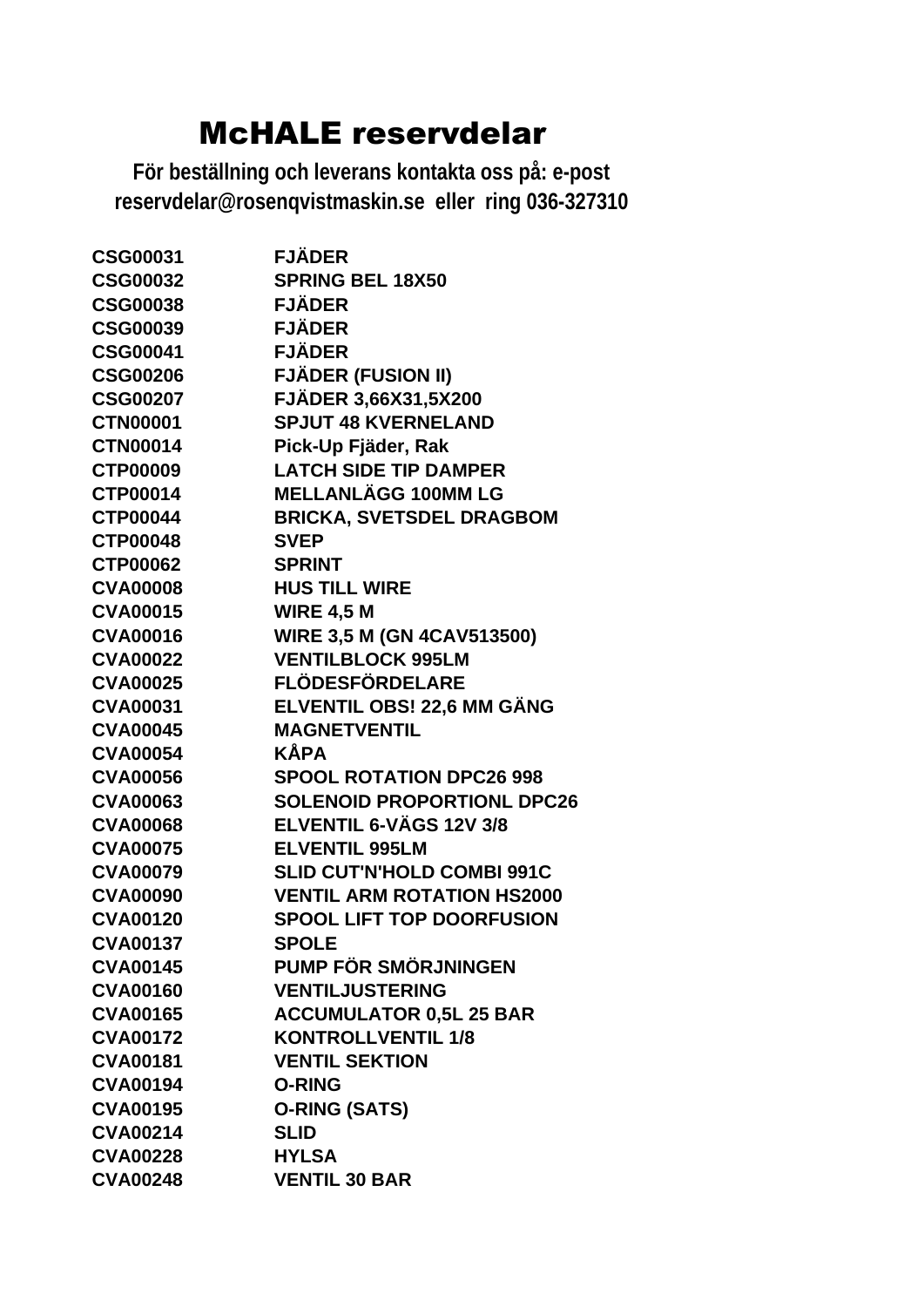| <b>CVA00254</b> | <b>SPOLE</b>                      |
|-----------------|-----------------------------------|
| <b>CVA00258</b> | <b>SPOLE</b>                      |
| <b>CVA00268</b> | STÄLLSKRUV VENTILPAKET            |
| <b>CVA00270</b> | KOPPARBRICKA 16X20 MM             |
| <b>CVA00273</b> | <b>KNIVKONTROLL</b>               |
| <b>CVA00277</b> | <b>VENTILDEL</b>                  |
| <b>CVA00282</b> | <b>REDUCERINGSVENTIL 45BAR</b>    |
| <b>CVA00318</b> | FÖRDELNINGSVENTIL 1/4 6VÄG        |
| <b>CVA00552</b> | <b>REDUCERINGSVENTIL</b>          |
| <b>CVA03000</b> | <b>SLOW SPEED VALVE 97- DANFO</b> |
| <b>CVA03003</b> | <b>SEKVENSVENTIL</b>              |
| <b>CVA03007</b> | <b>STRYPVENTIL, ENVÄGS JUSTER</b> |
| <b>CVA03010</b> | <b>ACCUMULATOR 0,7L 30 BAR</b>    |
| <b>CVA03111</b> | <b>VENTIL</b>                     |
| <b>CVA06002</b> | <b>SPAK</b>                       |
| <b>CVA06004</b> | <b>PLUGG OPEN CENTRE</b>          |
| <b>CWH00005</b> | FÄLG (300X65,12X10,5) 5-BU        |
| <b>CWH00018</b> | <b>FÄLG (15X13) 6-BULT</b>        |
| <b>CWH00036</b> | <b>DÄCK</b>                       |
| <b>CWH00037</b> | <b>KOMPLETT HJUL</b>              |
| <b>CWH00039</b> | <b>SÄLJS INTE +</b>               |
| <b>CWH00253</b> | <b>PLASTHJUL FUSION</b>           |
| <b>CXT00104</b> | <b>BUSSNING TILL FILMSTRÄCKAR</b> |
| <b>CXT00256</b> | RÖR 026.9X3.2X0098                |
| <b>CZC02057</b> | <b>FÄSTE</b>                      |
| CZC03063        | <b>DISTANS 3MM FUSION</b>         |
| <b>CZD00118</b> | <b>BRICKA</b>                     |
| <b>CZD02337</b> | <b>KEDJEJUSTERING</b>             |
| <b>CZE00143</b> | <b>BLINDKNIV TILL FUSION</b>      |
| <b>CZF00292</b> | 6MM L CAP LONG FOR 25MM PI        |
| <b>CZF00293</b> | <b>BRICKA,LÅS</b>                 |
| CZF02619        | <b>FÄSTE</b>                      |
| <b>CZF02725</b> | HJULSIDA 250, 6 MM                |
| <b>CZF04875</b> | <b>FÄSTE 6MM FUSION II</b>        |
| CZG02136        | <b>YTTERBIT SIDAN 8MM</b>         |
| <b>CZH00403</b> | <b>LÅSKLACK 10 MM</b>             |
| <b>CZH02914</b> | 10MM L PTO STAND FUS2 + F5        |
| <b>CZL02018</b> | <b>BUSSNING, SPECIAL DRAGBOM</b>  |
| GSG00007        | <b>FJÄDER TILL BORD</b>           |
| <b>HS2000</b>   | <b>RES.KAT HS2000 INPLASTARE</b>  |